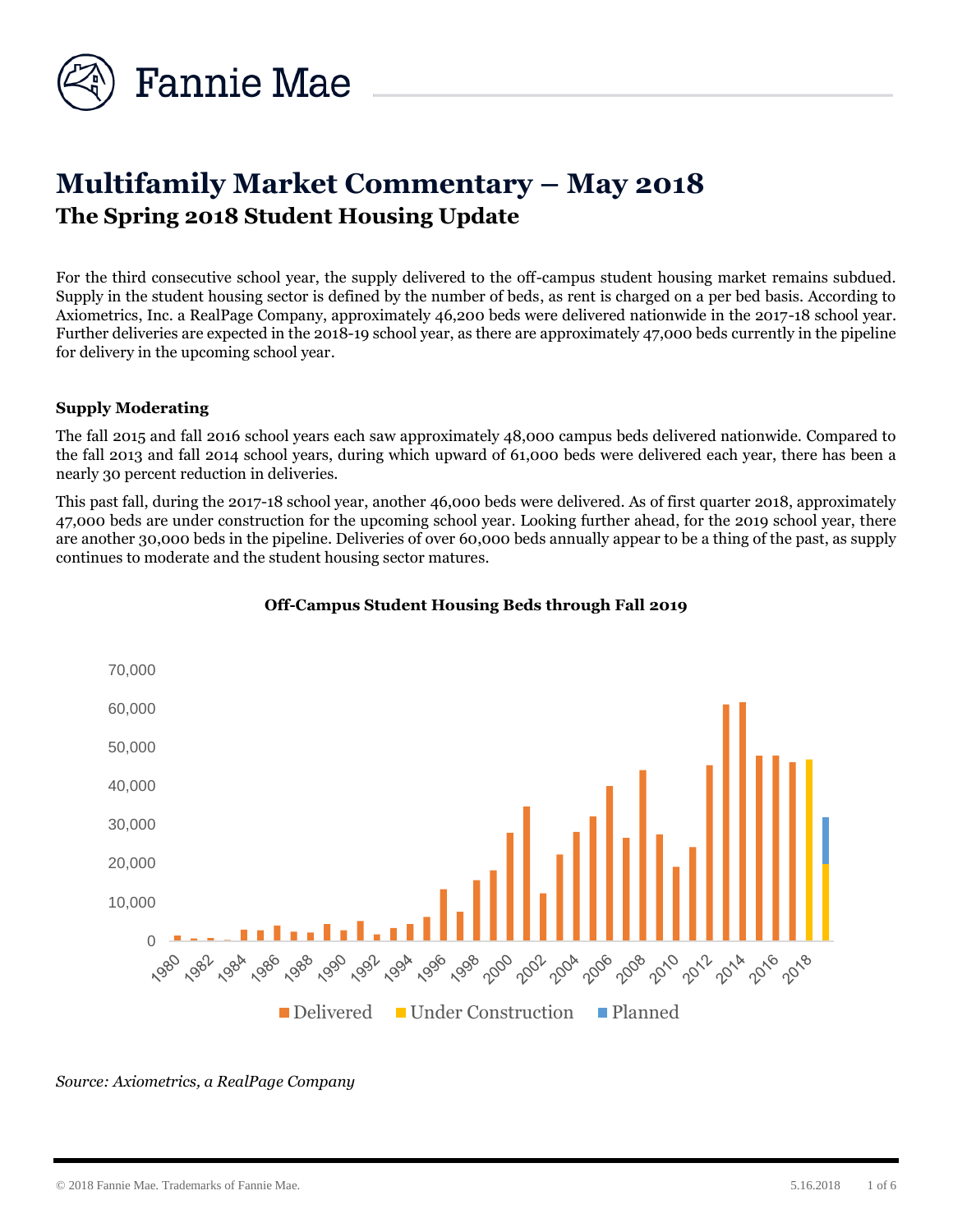

# **Annual Cap Rate Performance**

Real Capital Analytics (RCA) reported that cap rates from 2001 to 2017 on student housing have been consistently higher than conventional multifamily apartments despite the relative newness of student housing as an asset class, as evidenced in the chart below:





*Source: Real Capital Analytics*

# **Does the Emergence of Gen-Z Mean We've Already Hit Peak Expansion?**

According to the U.S. Census Bureau, 2013 was the peak year for the population of the 18-24-year old cohort (individuals most likely to be in student housing/college) at approximately 31.5 million people. Since 2013, the population of that cohort has steadily decreased to approximately 30.5 million people in 2017. It is expected to continue declining for the next 15-20 years.

During this same time, peak student housing investment took place in 2016 when investment totals were approximately \$9.8 billion, with construction starts at \$5.1 billion. These numbers were nearly four times the average 2004-2008 investment level of \$2.4 billion per year. As the next generation begins to enter college, investment numbers are expected to decline along with the 18-24 year old population.

With these population and investment trends in mind, during the recent Interface Student Housing Conference in Austin, Texas, much of the industry chatter centered around the emergence of Generation Z (Gen-Z) in the student housing sector. Gen-Z is comprised of the population born after 1999 who will be entering their first year of college during the fall of the 2018-19 school year. Because the population of the industry's all-important 18-24-year old cohort is expected to continue declining, along with declining student housing investment, there was talk that the student housing industry may have already peaked. Jim Costello, Vice President of Real Capital Analytics, believes that the emergence of the new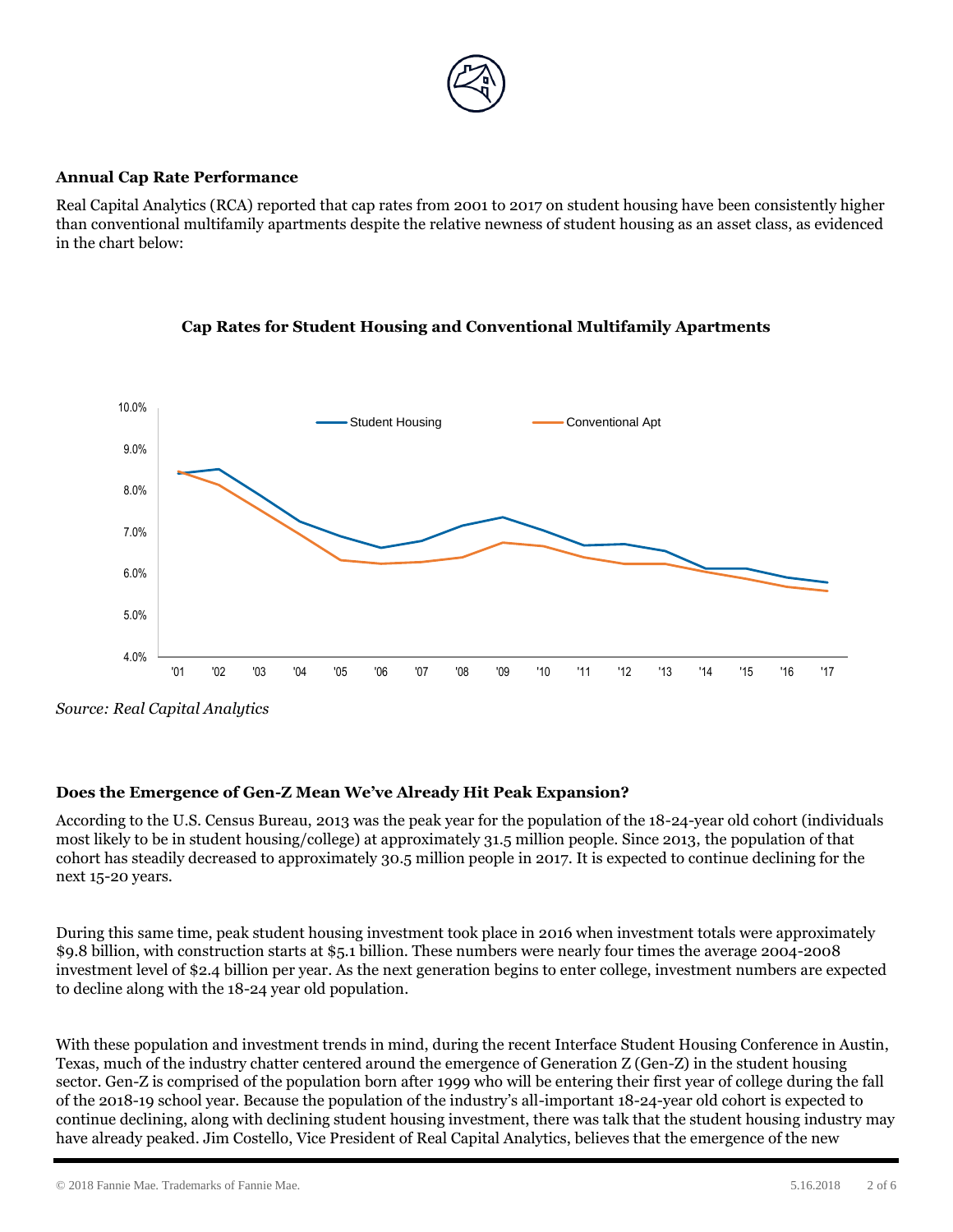

generation will allow the student housing sector to continue maturing. If maturation occurs, it could lead to fewer occurrences of oversupply as developers adjust to the newer population.



**Student Housing Investment and Projected Population of the 18-24-Year Old Cohort**

*Source: Real Capital Analytics, U.S. Census Bureau*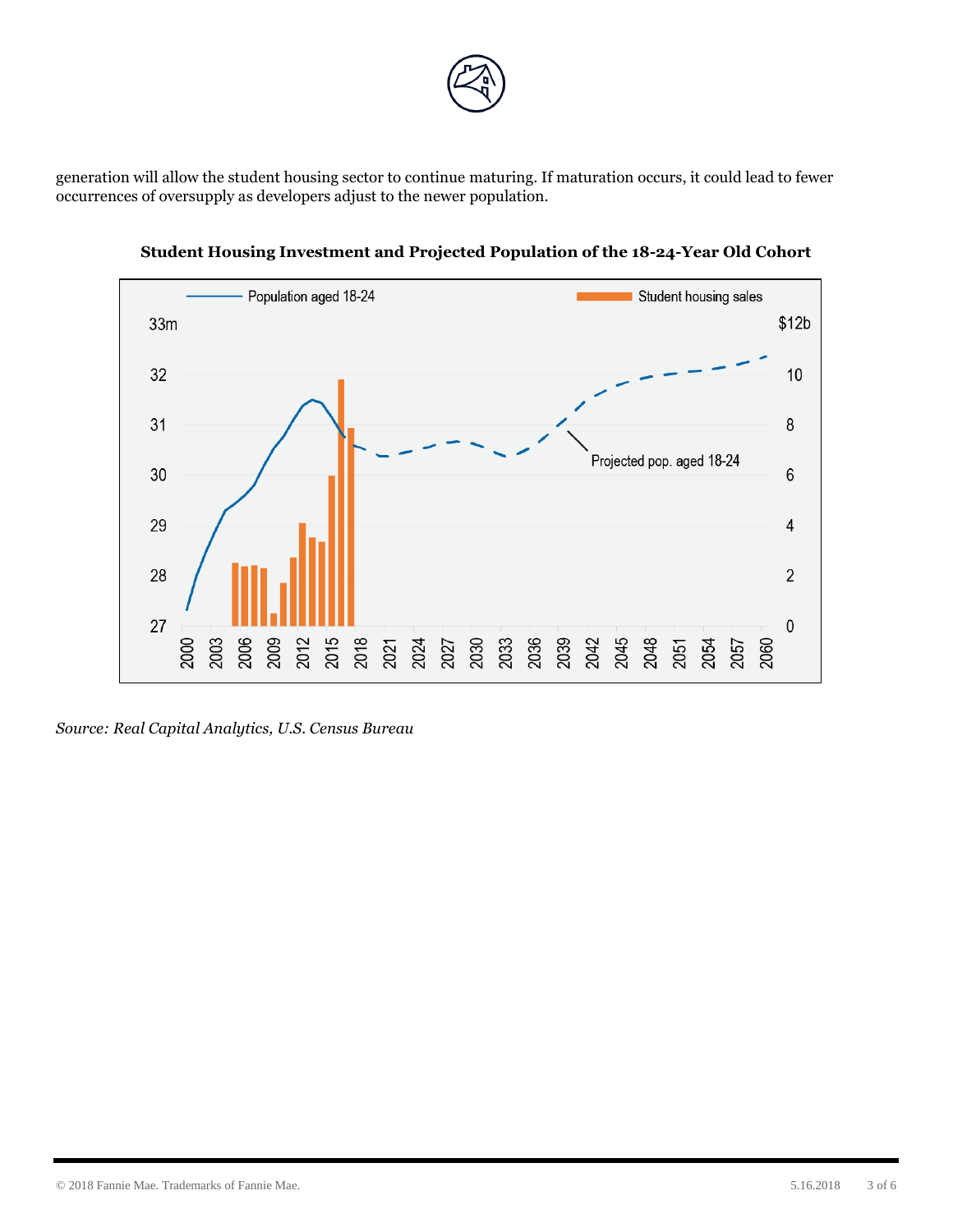

## **Developer Activity in Student Housing**

In its March/April 2018 issue, *Student Housing Business* released results from a survey of the 25 most active student housing developers. The results included pipeline numbers by developers for the next three years through fall 2021. Landmark Properties, American Campus Communities, and Trinitas are reportedly the most active student housing developers. Together, the three developers have approximately 50,000 beds in the pipeline over the next three school years. The survey results can be seen in the table below.

| <b>Company (Ranked in Order)</b>  |        | # of Beds # of Projects |
|-----------------------------------|--------|-------------------------|
| 1. Landmark Properties            | 21,792 | 32                      |
| 2. American Campus Communites     | 14,213 | 19                      |
| 3. Trinitas                       | 13,800 | 18                      |
| <b>4. CA Student Living</b>       | 13,441 | 27                      |
| <b>5. Core Spaces</b>             | 13,138 | 27                      |
| 6. EdR                            | 10,784 | 17                      |
| 7. Park7 Group                    | 10,562 | 16                      |
| 8. Aspen Heights Partners         | 9,900  | 17                      |
| 9. RISE: A Real Estate Company    | 9,664  | 11                      |
| 10. Capstone Development Partners | 8,550  | $\overline{7}$          |
| 11. Blue Vista Capital Management | 8,121  | 13                      |
| 12. University Student Living     | 7,748  | 8                       |
| 13. Sterling Housing University   | 7,200  | 11                      |
| 14. Balfour Beatty                | 6,000  | 6                       |
| <b>15. Gilbane Development</b>    | 4,400  | 6                       |
| <b>16. Fountain Residential</b>   | 4,305  | 11                      |
| 17. The Collier Companies         | 3,655  | 6                       |
| 18. AMCAL Multi-Housing Inc.      | 3,214  | 4                       |
| 19. Kayne Anderson Real Estate    | 2,568  | 4                       |
| 20. NDG Living                    | 2,490  | $\overline{7}$          |
| 21. Zimmer Development            | 2,398  | 5                       |
| 22. Campus Apartments             | 2,039  | 5                       |
| 23. Haven Campus Communities      | 2,021  | 3                       |
| 24. Annex Student Living          | 2,000  | 5                       |
| 25. Campus Advantage              | 1,850  | 3                       |

# **Top 25 Most Active Student Housing Developers Through Fall 2021**

*Source: Student Housing Business*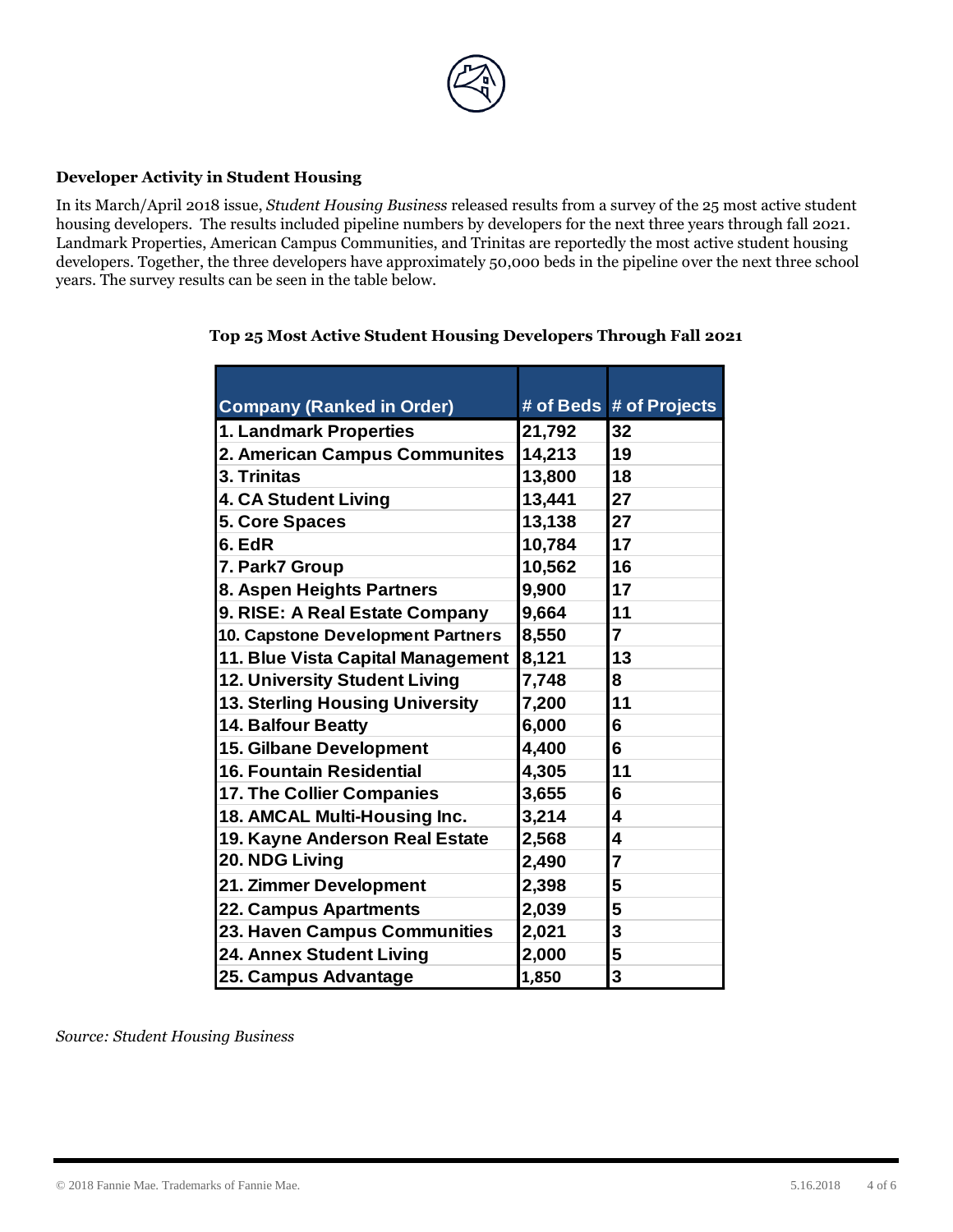

# **Oversupply at Texas and Florida Universities**

Even though the supply of student housing nationally has remained constant over the last few years, there remain concerns about oversupply in more local areas. The universities and schools located in Texas and Florida are currently working through waves of oversupply. Since 2011, five Florida Universities (Florida State, University of Florida, University of Central Florida, University of South Florida, and Florida International University) received approximately 26,000 beds, while five Texas Universities (Texas A&M, Texas State, Texas Tech, University of Texas-Austin, and Baylor) received approximately 48,000 beds. Furthermore, of the 47,000 beds expected to be delivered nationally in the fall 2018 school year, approximately 15,000 beds will be delivered to Florida and Texas schools. The next year, in fall 2019, there are currently 30,000 beds in the national pipeline, and approximately 10,000 of those beds are to be delivered in Florida and Texas.



### **National Student Housing Beds Delivered Annually by State**

*Source: Axiometrics, a RealPage Company*